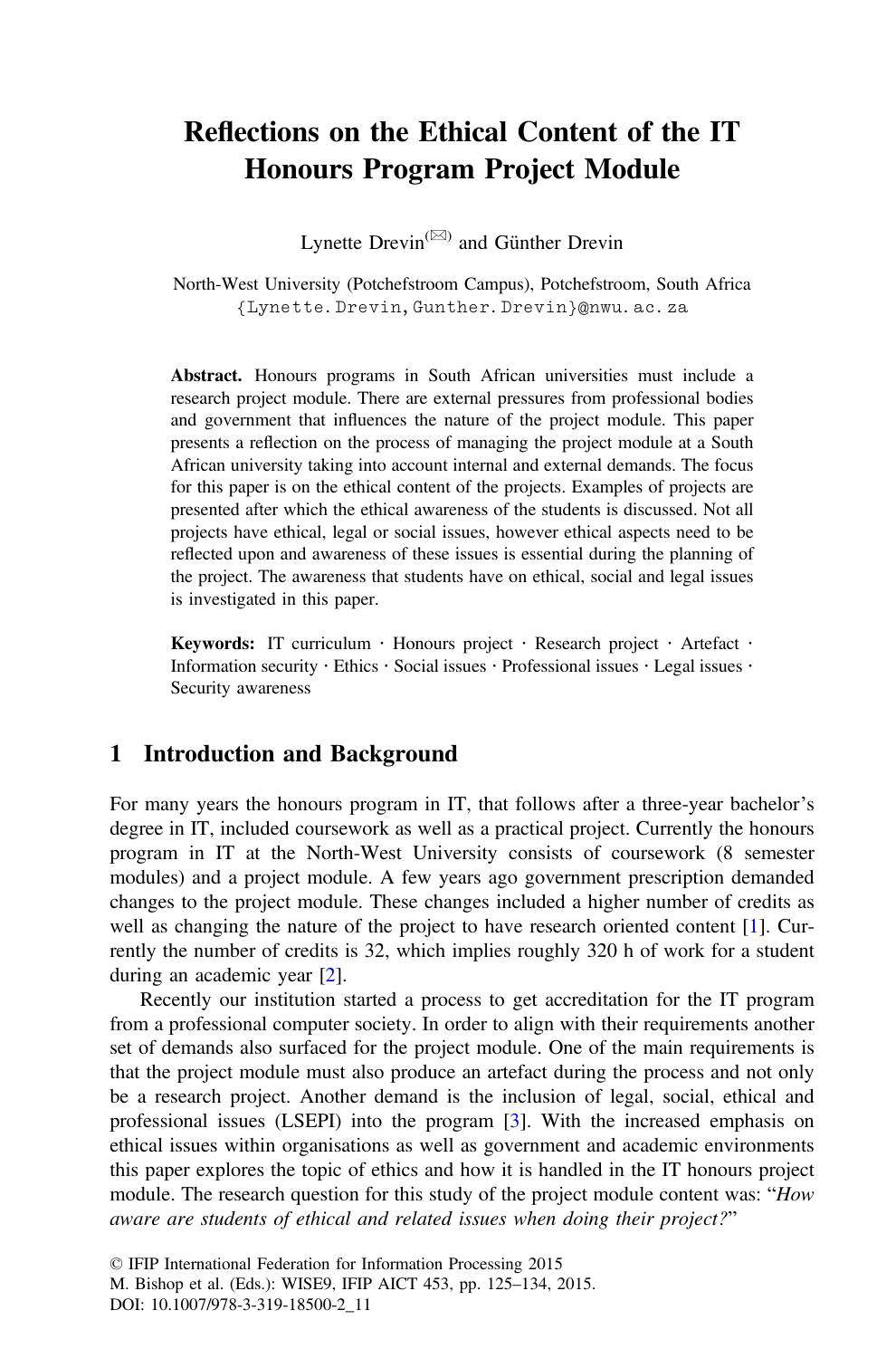When reviewing current literature on this topic a leading local university's project module documents were analysed. They indicate a twofold process to obtain permission for a project to progress. A form is completed by the student to get permission to use other students as sources of information (access to students for the purpose of research). The supervisors' details as well as the research proposal are included in this form. This form goes to the director of student affairs. Another form that is needed is the ethical clearance which is submitted to the faculty's ethics committee [\[4](#page-9-0)]. Aspects that are covered include:

- Has the student read the university's code where human subjects are involved.
- Is the student familiar with the procedure of collecting data.
- Has enough information been given to the participants.
- Informed consent.
- Permission to conduct the research where student are involved.
- Has anonymity and confidentiality been offered to participants.
- Issues regarding harm to participants or to the university.
- Any other ethical issues.
- Can this project lead to publication and subsequent issues regarding authorship.

Feedback on this process is usually given within a short time in order for the student to make amendments and continue with the project.

From the previous discussion it can be seen that students from this university are guided through the process to reflect on ethical issues and to obtain ethical clearance for their projects.

This paper will focus on the university where the project module has recently been changed and will demonstrate how ethics and related topics such as professionalism and social issues are handled within the project module. The layout of this paper is as follows. The research method will be discussed in Sect. 2. Section [3](#page-2-0) presents a discussion of how this project module was managed and executed over the past number of years. Example projects will be discussed in Sect. [4.](#page-4-0) Thereafter it will be shown how the LSEP issues are incorporated into the module by doing a narrative analysis of each project. The focus in Sect. [5](#page-5-0) is on the ethical issues that the students have to identify and reflect on. Section [6](#page-8-0) concludes this paper with a summary and possible future work.

## 2 Research Approach

The main approach to make sense of the project module was to analyse each project in terms of certain factors such as key words used, having a definite Information security content or not, ethical dilemmas identified and reflection of the student and supervisor on the product and process. This paper, however, only focuses on the ethical content to align with the aims and scope of WISE.

The main source of data was the project documentation of the students, e.g. project proposals and projects reports. The proposals and reports were qualitative in nature. Therefore an approach of analysis of data was required to explore the content of the relevant parts, presenting the findings and interpreting it in a way that makes sense of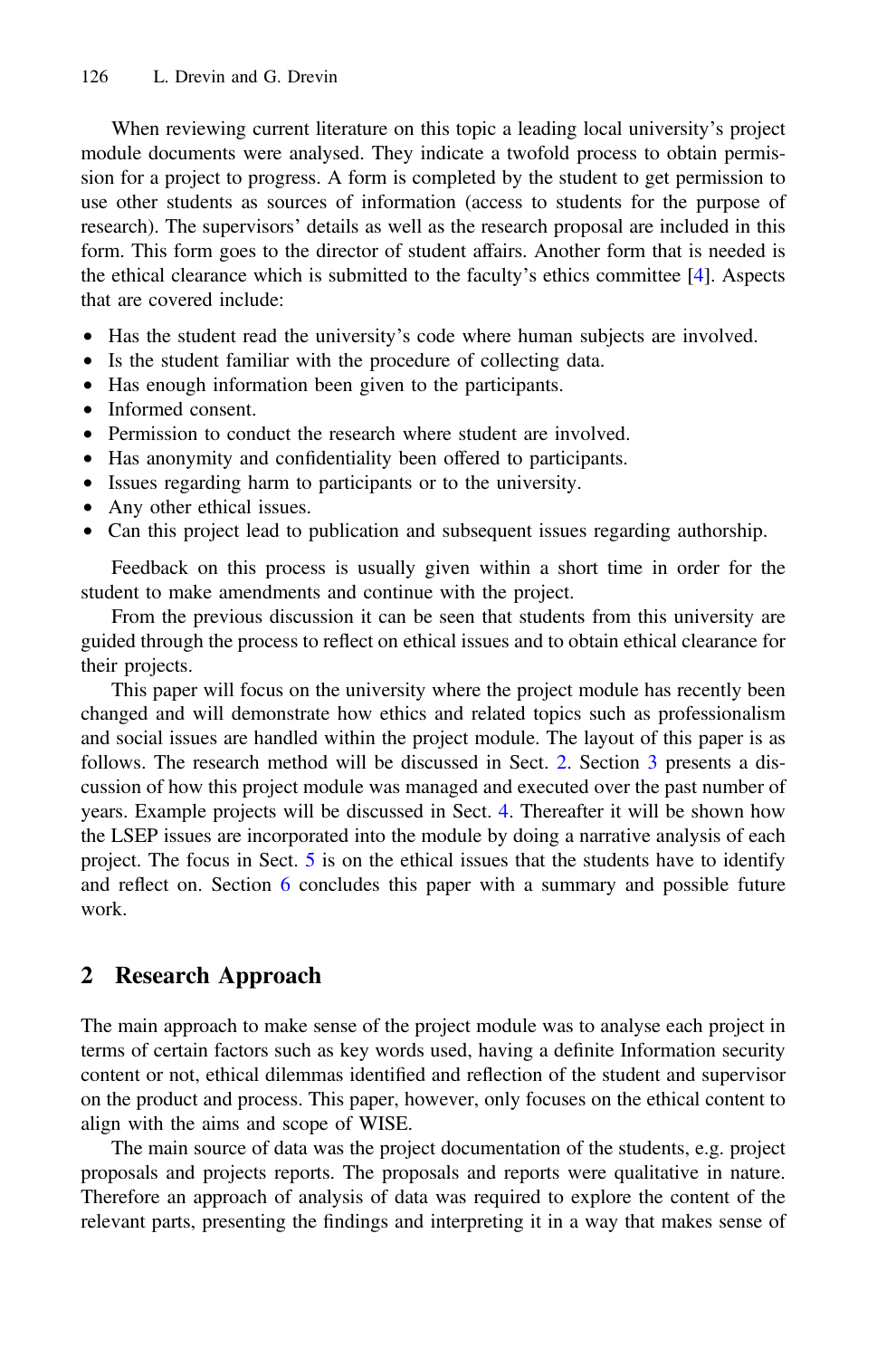<span id="page-2-0"></span>the results. An in depth analysis of what was said and communicated by the students was necessary; therefore narrative analysis was the appropriate approach. Narrative analysis refers to a wide variety of approaches within many disciplines and sub disciplines where interviews and qualitative data are concerned. According to Wood and Kroger [\[5](#page-9-0)] the aim is to get a deeper understanding of the phenomenon under investigation. However, there is more than one way of doing this. Each project has its own questions and aims and therefore the researcher has multiple ways to do narrative analysis and interpretation [\[6](#page-9-0)]. In this context the reports of the students are the vessels in which content is held [[7\]](#page-9-0). Different topics were examined, retrieved and categorized in order to get a deeper understanding of the ethical issues involved in these honours projects. The yes/no answers in the questionnaires were counted and are shown and discussed in Sect. [5](#page-5-0). The students were required to elaborate on these answers and these qualitative data in the reports were analysed using a narrative approach. Short interviews with the lecturers who acted as project supervisors were also conducted and their input to the students on ethical issues will also be presented in Sect. [5](#page-5-0) along with the students' reflections on these matters.

The following section presents the management of the project module including some of the internal and external requirements.

#### 3 Project Module Management

The number of students in the IT honours program is between 30 and 40. Around 9 lecturers have to supervise these projects. Normally the lecturers propose project topics, however sometimes students also suggest topics that have to be in line with the necessary requirements. Previously the honours projects that were done by students differed in content and nature. Some students developed a practical system while other projects had a bigger research component. Since 2011 the government prescription that the project must be a research project changed the way in which students and lecturers approached the project [[8\]](#page-9-0). Until 2013 the project module was not fixed in nature and it was difficult to get uniformity with the evaluation of the projects.

In 2014 the nature of the project was changed yet again due to the prescription of being a research project as well as producing an artefact [[3\]](#page-9-0). The process of managing and supervising the project can be summarized as follows [[2,](#page-9-0) [8](#page-9-0)]:

- The students are given a project module study-guide in which the aim and significance of the project is presented. The manner in which the project is managed is also described, the role of the project supervisors is discussed and teaching, learning strategies and assessment issues are presented. There are guidelines as well as marking schemes for each component of the project.
- The students are also referred to the guidelines of the university regarding postgraduate studies, writing reports and referencing.
- The aim of this module is highlighted to the students as [[8\]](#page-9-0):
	- To enable students to do research, collect and analyse data and write a wellstructured report and article of the results, as well as to communicate the research results during a presentation.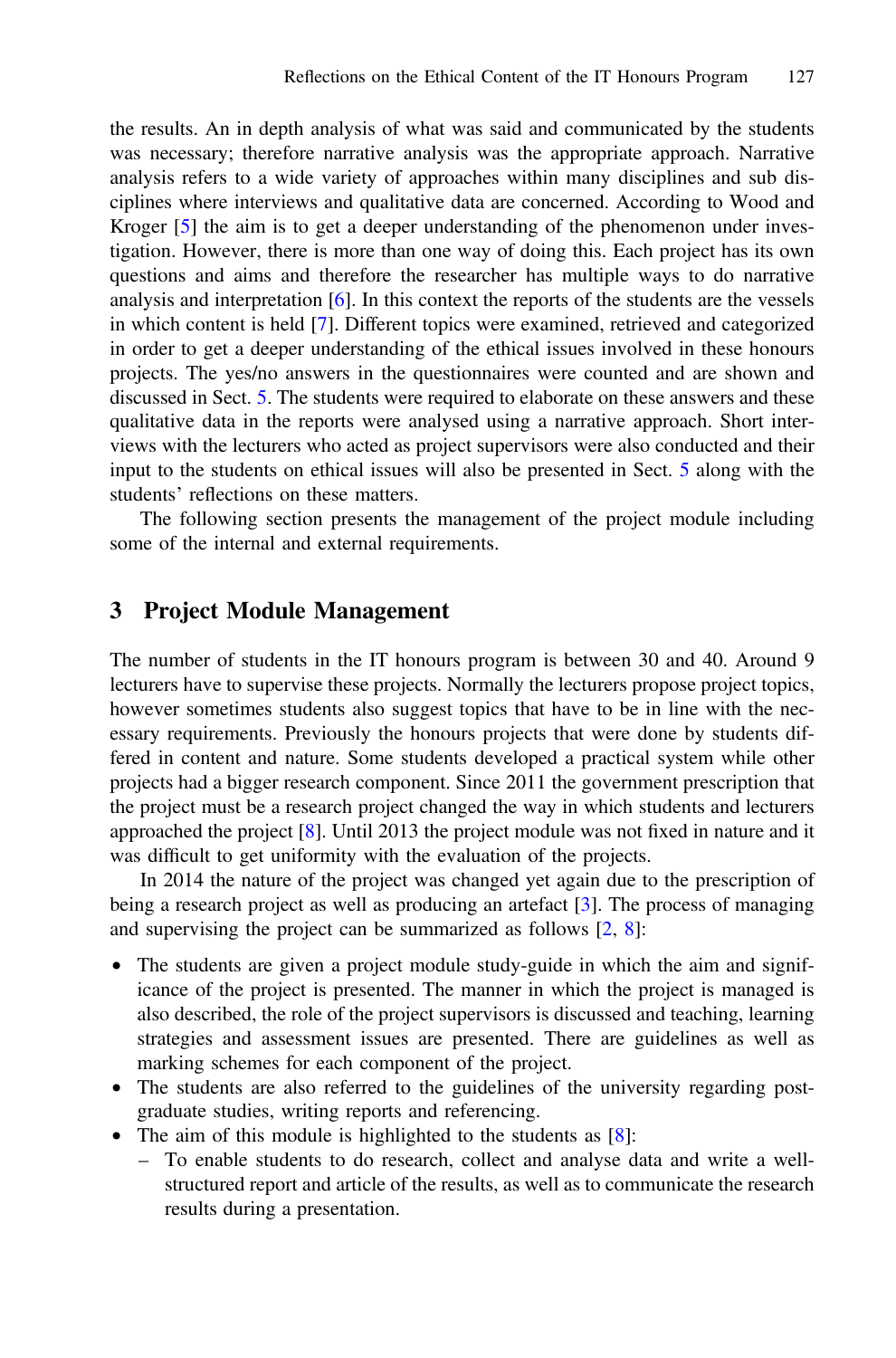– To enable students to apply knowledge of various other modules in the development of an artefact and associated documentation.

- The time duration of the project is from February to October.
- Project assignments: Students are given a choice of topics proposed by the lecturers.
- The role of the lecturer is to supervise the process and give guidance. Weekly consultations are normally held.
- An electronic platform is used for the dissemination of information and documents as well as for the submission of completed components of the project.
- Some of the lecturers also inform students of various aspects of the module e.g. research methods, system development strategies, writing of articles, etc. There is also a project coordinator that oversees these topics.
- Some projects can be done in small groups but each student must individually submit a final report.
- Assessment is done on five components:
	- Project proposal and planning
	- Literature study
	- Artefact, poster and documentation
	- Full report and article
	- Presentation.

For each of these components, dates for completion are given at the beginning of the year. Guidelines and marking sheets are available for each of the components. Both the supervisor as well as a moderator assesses each component of the project. All the lecturers assess the presentations. The students also do a peer-assessment of their fellow students' presentations.

• The aspect of ethical, social and legal issues also gets attention. Students are required to do a literature review on ethical issues. As a starting point they are referred to relevant chapters in research methods textbooks. They also have to complete a questionnaire on the relevance of ethical, social and legal issues regarding their own project. In these questionnaires the students have to indicate how they will address these issues in their projects. The questionnaires are included in the project proposal as well as the final report.

Many textbooks specifically aimed at postgraduate students in IT inform students about ethics in the research process [\[6](#page-9-0), [9](#page-9-0)]. Olivier [[9\]](#page-9-0) for instance discusses examples of unethical situations in the research milieu and in so doing provides the students with insight of what to be cautious about. The practice of having an ethics committee or review board to evaluate research proposals and ethical clearances is also explained. Another textbook prescribed to the honours projects is Oates [[6\]](#page-9-0). Issues that are highlighted in [[6\]](#page-9-0) are:

- The rights of participants in a study: e.g. right to withdraw, right to anonymity.
- The law and research: e.g. data protection, legal liability when software is developed.
- Responsibilities of the researcher: e.g. behave with integrity.

LSEP aspects are also discussed throughout the students' curriculum at different year levels in modules such as programming, system analysis and design, databases, new developments etc. Definitions or broad descriptions of ethics are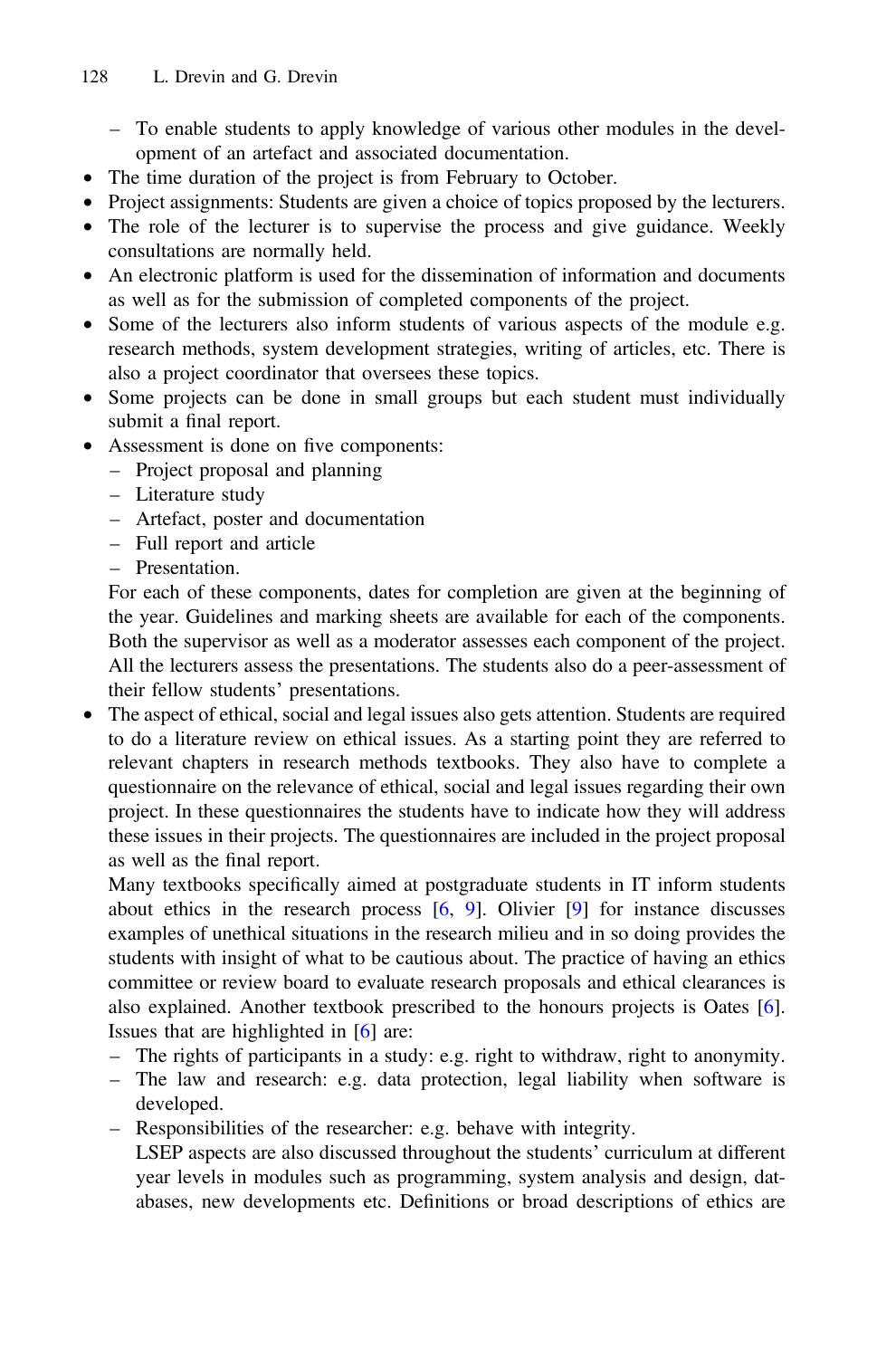<span id="page-4-0"></span>discussed. An example of a definition of ethics that is used is "A set of principles that guides decision making based on personal values of what is considered right or wrong" [[10\]](#page-9-0).

- The University has a policy on plagiarism. Students must adhere to these guidelines.
- As part of the final project report the students have to reflect on what they have learnt while completing this project.

As can be seen in the above list ample help was provided to the students regarding time and process management. Regarding ethical issues an effort was made to inform students about ethical and related issues though lectures, references and examples.

The following section describes a few of the projects that were completed during the previous year(s) indicating the variety of project topics.

## 4 Project Examples

Students can choose from a range of topics for possible projects offered to them at the beginning of the year. These proposals come from the lecturers that have to take on honours projects. These topics originate from their own fields of interest or expertise or research areas. The students select 5 topics in order of their preferences. A committee allocates a topic to each student in such a manner as to assign them, as far as possible, one of their top 3 choices in order for them to be positive towards their topic from the start of their project.

Examples of project topics, with aims or descriptions as well as an indication of possible ethical issues, are [\[8](#page-9-0)]:

1. Generating secure passwords through the use of a password generator:

"The goal of this project is to create a password generator that will help users to protect their data and files from unauthorized access and theft, as well as creating a secure "password vault" that will be used to store the generated passwords so that the users do not need to remember all of them. In order to achieve this, the following objectives must be met:

- Investigate existing methods for safe storage of passwords.
- Conduct a survey to access individuals' awareness on password management.
- Develop an application for individuals to securely store their passwords." Analysis: Yes - noticeable ethical issues.
- 2. Automated Computer Trading System Using Price Action To Predict Currency Movements.

Analysis: Perhaps – not so obvious to detect ethical issues.

3. Investigation of privacy concerns regarding mobile positioning data:

"The aim of this project is to investigate privacy concerns of mobile positioning technology. In order to accomplish this, the following objectives need to be reached:

- Assessment of the privacy issues of mobile positioning technology.
- Evaluation of privacy awareness of mobile users.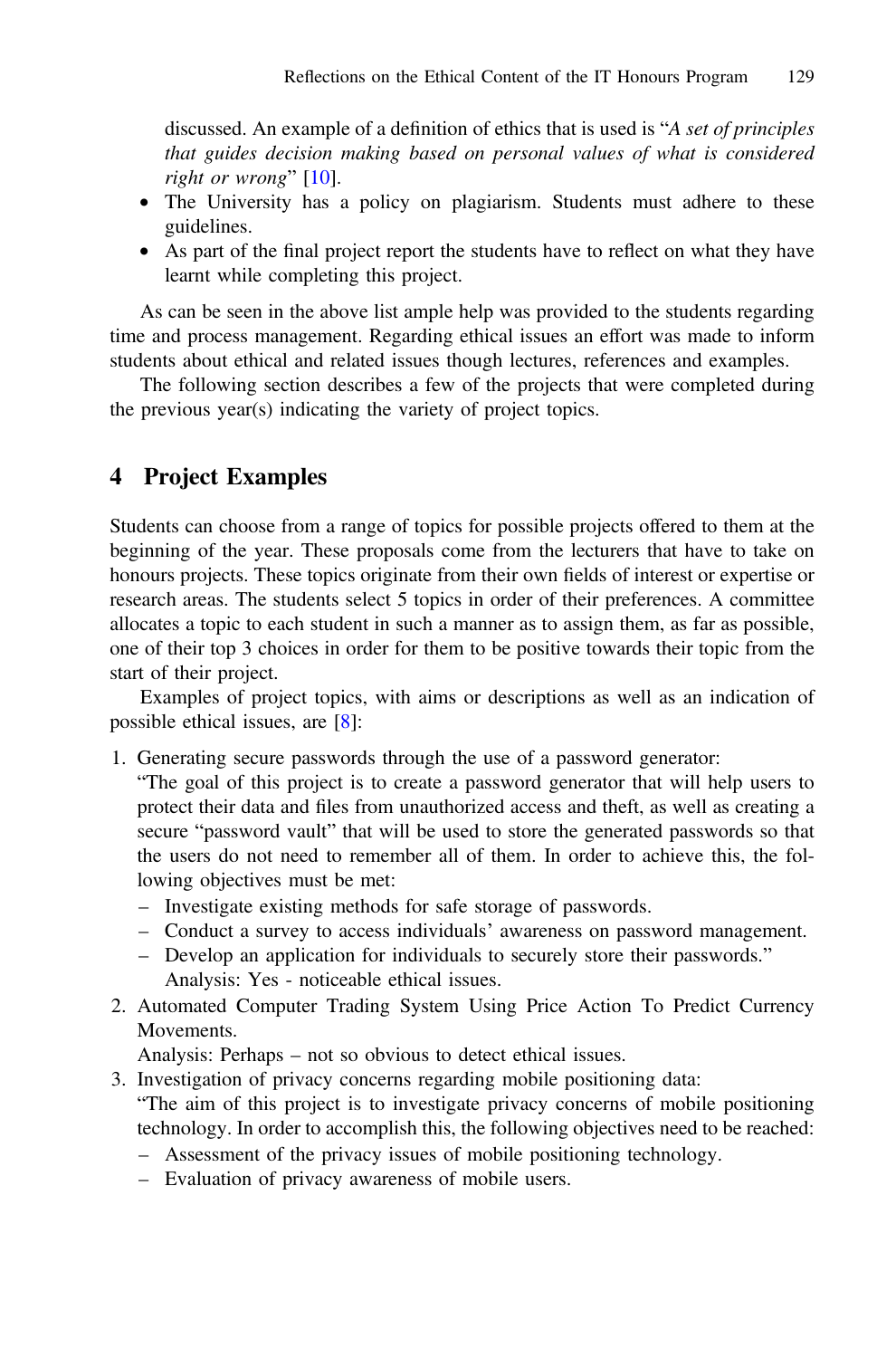- <span id="page-5-0"></span>– Develop an application to monitor access to the mobile user's location, in order to improve user's awareness and understanding of their mobile applications usage of their location data.
- Evaluate the usefulness of the application."
	- Analysis: Yes noticeable ethical issues.
- 4. How the programs of the NSA are harming the integrity of the Internet: Aims:
	- "To critically evaluate the activities of the NSA and how they harm the integrity of the Internet.
	- To inform the public about mass surveillance and what they can do to stop it and how they can protect themselves from it.
	- To identify and critically evaluate the ethical implications of mass surveillance by referring to surveillance and abuse of powers in other countries where mass surveillance is done."

Analysis: Yes - noticeable ethical issues.

5. The development of an android mobile electronic banking application for elderly people:

"The aim of this project is to do thorough research regarding the specific needs of elderly people, and to develop a mobile banking application that will satisfy this target group's needs, if they want to make use of electronic banking services. Analysis: Yes - noticeable ethical issues.

6. Social engineering: Why the social engineer succeeds?

"Social engineering will be studied as an attack on individuals and organizations to get sensitive or private information. The aim is to analyse and inspect different aspects of a social engineering attack and finally summarize how these different elements contribute to the success of social engineering attacks."

Analysis: Yes - noticeable ethical issues.

7. A group project on game development. Each member in the group did research on a specific aspect of the gaming industry, for example, graphics and software development methodologies. Furthermore, a game was designed and developed by the group as a whole.

Analysis: No – not so obvious to detect ethical issues.

These examples indicate the variety of topics and different fields of interest of supervisors and students. Some project topics have obvious ethical issues while with others such issues only become apparent at later stages.

The next section presents the analysis of the contents of the projects regarding the ethical questionnaire that the students have to complete as part of their project planning as well as their own reflections of these issues.

# 5 Analysis and Discussion of Ethical Content

Each student has to complete a questionnaire on ethical issues pertaining to their project topic. This questionnaire was developed from example documents, guidelines from the university and prescriptions from external bodies. 33 project reports were used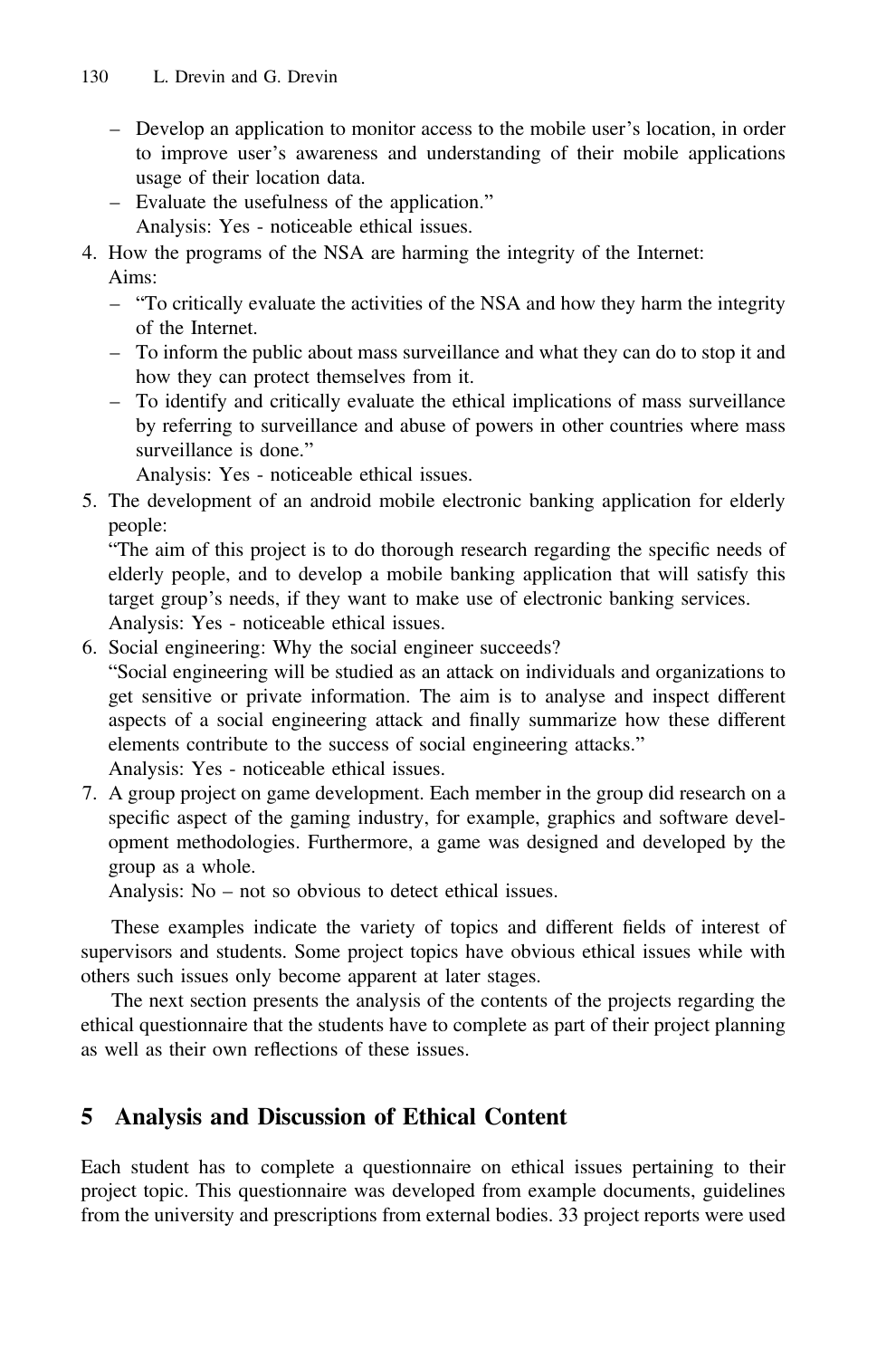<span id="page-6-0"></span>

| Ouestion                                     | Yes            | No       | N.A.     | No answer |
|----------------------------------------------|----------------|----------|----------|-----------|
| 1. Did you read the sections on ethics?      | 31             | $\Omega$ | $\Omega$ | 2         |
| 2. Do you use people as a source of data?    | 14             | 17       | $\Omega$ |           |
| 3. Do you need permission.e.g. equipment?    | 11             | 20       | $\Omega$ | 2         |
| 4. Assured confidentaility for participants? | 19             | 6        | 6        | 2         |
| 5. Damage/harm to environment/participants?  | $\overline{4}$ | 26       |          | 2         |
| 6. Risk to institution?                      |                | 28       | $\Omega$ | 3         |
| 7. Any other ethical issues?                 |                | 23       | $\Omega$ | 3         |

Table 1. Responses of students to ethical questionnaire

as data and analysed. The questions that were asked in the questionnaire, which they had to reflect upon and get more information on, are listed in Table 1.

- 1. In general all the students indicated that they read the sections on ethics in research in the prescribed documents and textbooks. Two students did not include their ethics questionnaire in their proposal or report. (Thus they did not adhere to the mark sheet and requirements of the layout of the required documents). One of these students, however, did include a discussion of the ethical issues of his project in his ethical literature study.
- 2. 42 % of students conducted a survey or used people as a source of data. It was then compulsory to assure the respondents that their data will be used in a confidential way and their privacy will be protected. This was done as can be seen in the fourth question where 19 of the 33 students gave the assurance of confidentiality to their respondents.
- 3. 11 Students needed special equipment and had to make arrangements for equipment such as Raspberry Pi boards, Apple computers, Lego Mindstorm sets, etc. They had to make sure that they used the equipment in an orderly and secure manner.
- 4. Further investigation was done into the apparent discrepancy between questions 2 and 4. Although 42 % said people are used as data sources and 57.6 % indicated confidentiality to data, 18.2 % indicated that they did not have to assure confidentially and 18.2 % said the question is not applicable. Strictly speaking, these 17 students that said no in question 2 should also have said no in question 4. It seems that there can be confusion of what is applicable or not when people are used as a source of data. This needs to be clarified to students in future.
- 5. 78.8 % of students indicated that no harm could be done to people or the environment when conducting the project. The 4 students that answered yes to this question had to take due care not to let this principle slip. This question relates directly to the content of the code of ethics/conduct of the ACM and BCS [[11,](#page-9-0) [12\]](#page-9-0).
- 6. 28 students indicated that there would not be any harm to the university while conducting their research project. The 2 yes answers concerned the use of university equipment and software licensing.
- 7. 21 % of student answered yes when asked if there are any other ethical issues regarding their project. These include aspects such as privacy issues in location based applications, moral and psychological implications when developing games,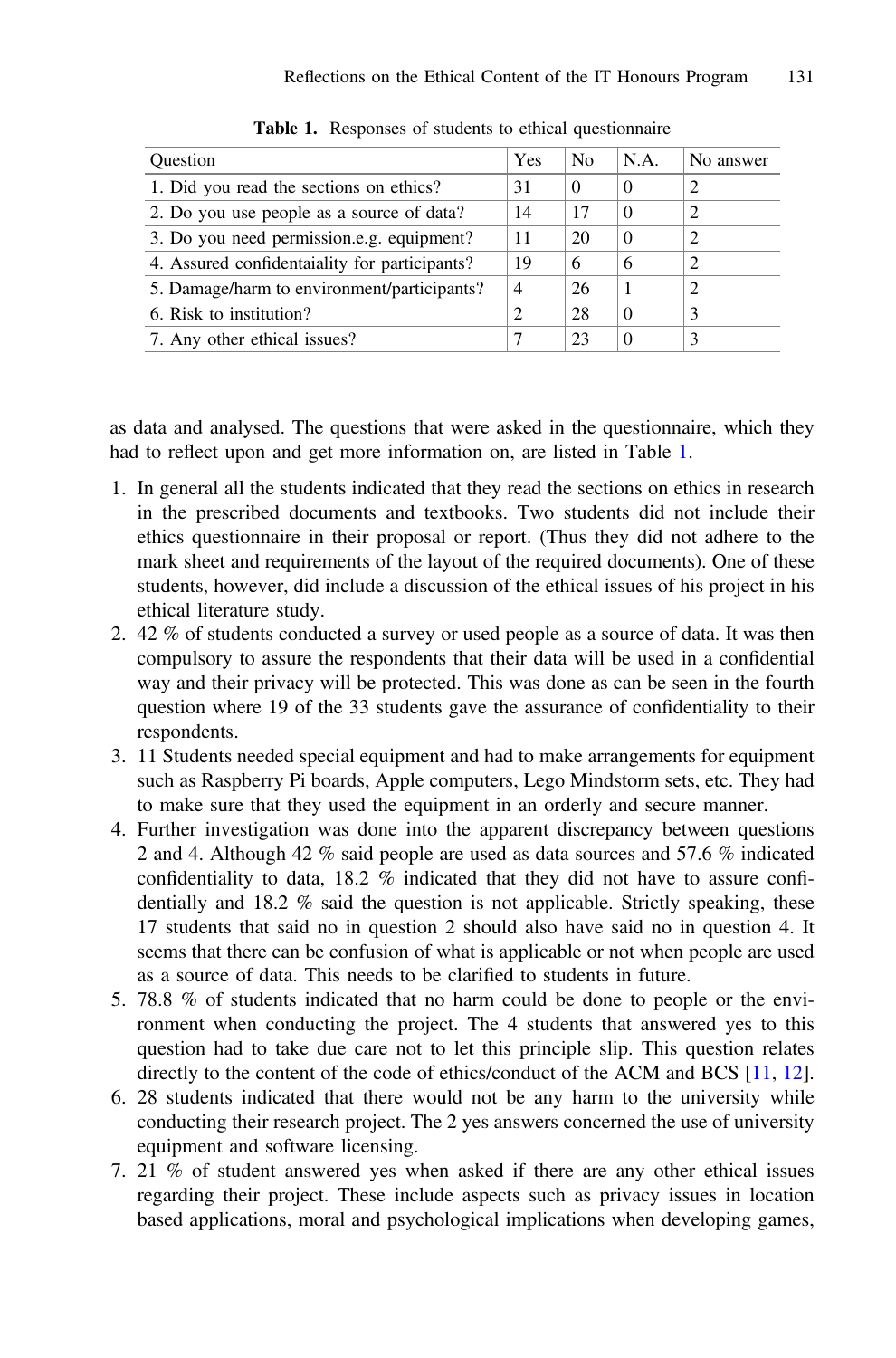<span id="page-7-0"></span>face recognition in home automation applications, commercialization of artefacts e.g. intellectual property rights, etc. They had to discuss this with their supervisors and write a section in their report on how this will be handled. Almost 70 % of students did not have any such issues or could not think of any.

Figure 1 presents the seven questions and the responses of the students in a bar graph. It can be seen that the last 3 questions have the most "NO" answers. This may indicate that the ethical concerns relating to people, the environment and the university is minimal. It is not zero, therefore, these issues must definitely be reflected upon and ethical awareness of students is thus necessary.

The students had to expand on the ethical and legal issues that applied to their projects. The following indicates some of these reflections:

- Quite a few mobile applications were developed. With this the aspect of location data had to be taken into account as a possible privacy violation.
- New technology was used. Permission was needed for its use and due care had to be taken while using the hardware.
- The issue of proper licensing of software was also a point to consider. The alternative of using open source software was also suggested.



Fig. 1. Distribution of students' responses to ethical questionnaire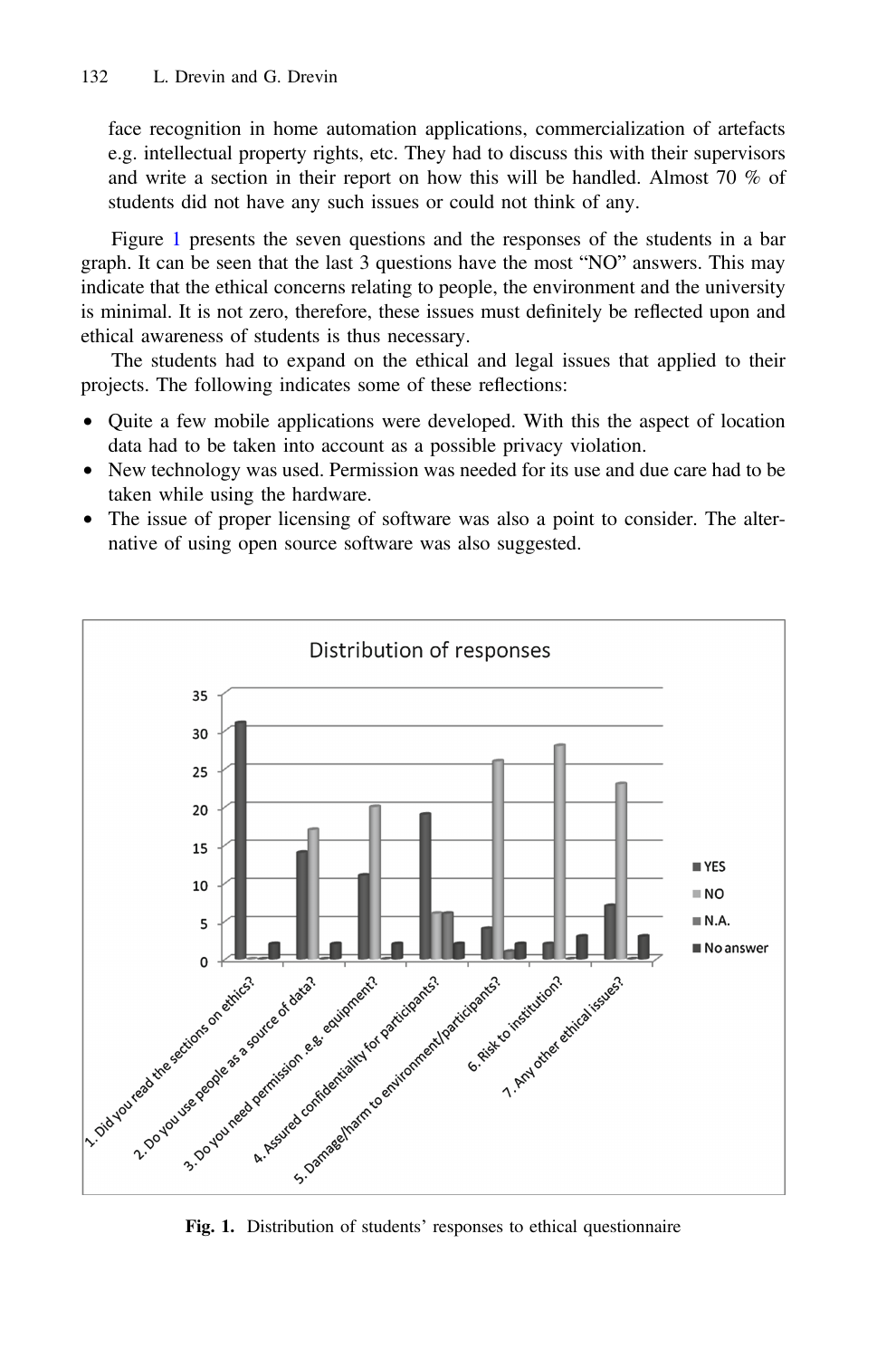- <span id="page-8-0"></span>• When surveys were done, due care had to be taken to ensure confidentiality of data and identity. Respondents gave informed consent and had the option to withdraw from the study if they wanted to do so.
- In the games project violence was highlighted as a possible moral or ethical issue and age restriction was proposed as a solution. One of the game project students also included a chapter on ethical issues in her final report.
- One project was on the possible damaging effects of mass surveillance. The need of making users aware of these types of actions was highlighted in this project.

The above points demonstrate that students did indeed reflect on social, legal and ethical issues. Table [1](#page-6-0) and Fig. [1](#page-7-0) indicate in how many of the projects these aspects are present.

After interviewing the supervisors and moderators the following aspects came forth:

- Time management is a huge problem! Although deadlines were given, it was postponed with regularity resulting in a chain effect of accumulation of work.
- Students need to have adequate prerequisite knowledge.
- They need to be enthusiastic about the topic of their project.
- The moderators were mostly satisfied with the process where they assessed different components of different projects.

After the analysis of the interviews with supervisors as well as the students' project documentation a concern that emerged was that the supervisors did not reflect deeply on the ethical aspects and they were easily satisfied that the students did it adequately. Another concern was that not all questions were answered. This should not be allowed.

The university under discussion has a very lengthy application document and process for obtaining ethical clearance for research projects. Therefore an abbreviated document was created for this project module. It is recommended that in future the process for obtaining ethical clearance for honours projects be reconsidered and shortened.

Legal, social, ethical and professional aspects within IT are important and students must be equipped to identify these issues and reflect on how to handle this. The way the ethical questionnaires were filled in and discussed indicates that more guidance is necessary from the supervisors.

The research question that was posed in Sect. [1](#page-0-0) was investigated by analysing the narrative content of the students' project documentation. From this analysis it is seen that the students have an adequate sense of ethical and related issues and can approach their work in an ethically responsible manner. However continuous exposure to the importance of LSEP issues remains a challenge in the IT curriculum.

The following section concludes this paper with a summary and some final thoughts.

## 6 Conclusion

This paper presented a reflection of the handling of the project module for the IT honours program. The manner in which the project module is currently being managed under internal academic demands, external demands from government as well as accreditation requirements was discussed.